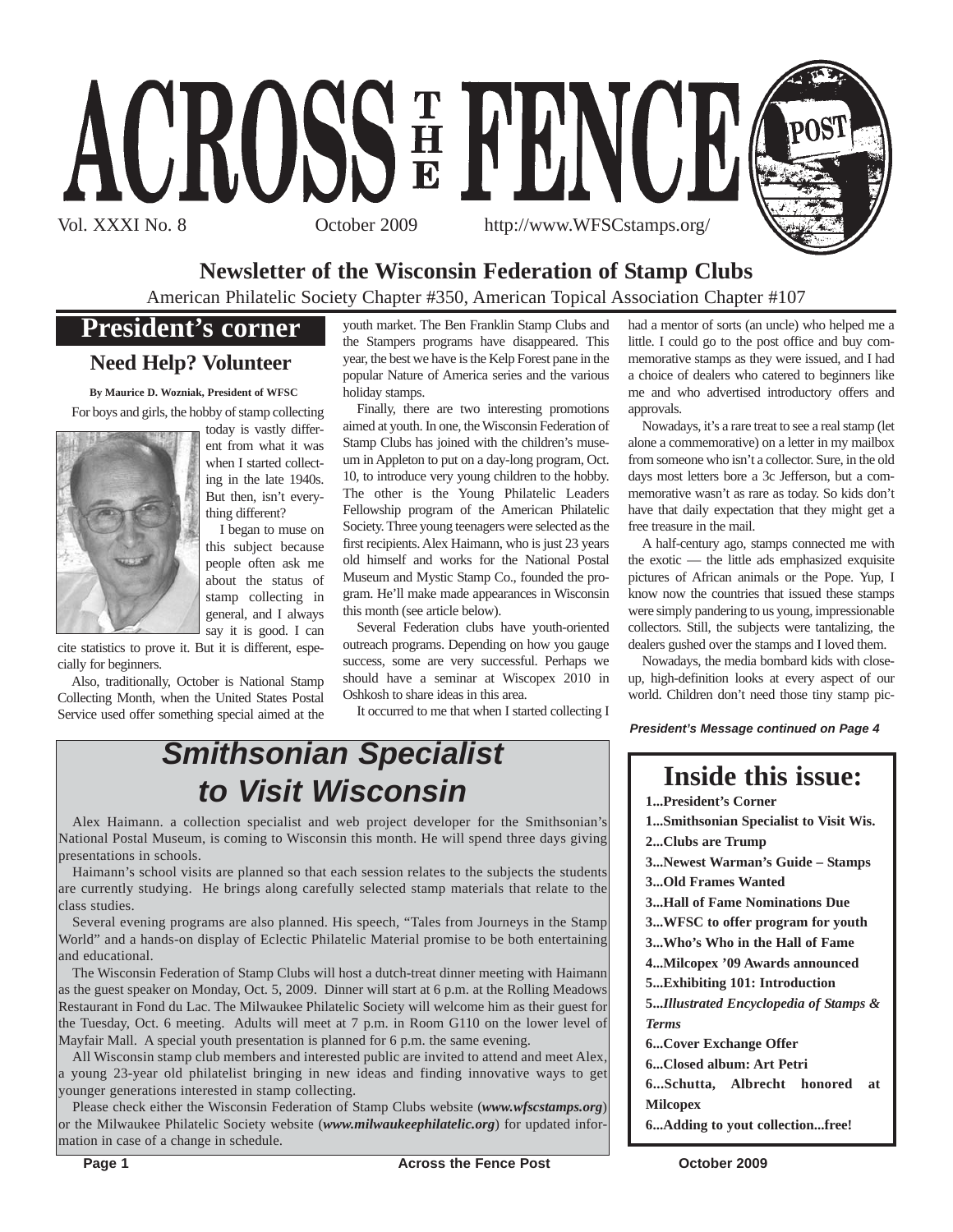## **Clubs are Trump**

**By Maurice D. Wozniak, President of WFSC**

Gene Clark, president of the **Outagamie Philatelic Society**, Appleton, and editor of *The Valley Philatelist* newsletter, included a helpful and timely feature in his September publication – a listing (clipped from another publication) of Christmas-themed postmarks from Midwestern United States cities.

The brief item included an Internet website, (*www.christmaslettertips.com/christmas\_postmarks.htm*) that has a more extensive list from 2008, along with ZIP Codes. The site also had a comments section with a discussion on the difference between a stamped cachet from some stations and an actual postmark cancellation, as well as the widespread use of spray cancels today.

"Dress up your holiday cards with postmarks from Christmas-themed Midwest cities," the article used by Clark suggested. "Put your addressed and stamped envelopes in a separate envelope and mail it to the post office of your choice by Dec. 15."

In past years, someone at the selected post office would apply a pictorial cancel or cachet to your envelopes and send them on. We can't vouch for current practices, so you

# *Remember...*

**Please support** *ATFP* **advertisers. They keep** *your* **newsletter healthy!** should enquire with a letter to the postmaster (with a self-addressed envelope or postal card for a reply) before mailing your bundle.

A helpful little item like this can make a big difference in how your club members react to the newsletter – or even the club itself.

#### **\* \* \***

#### **Program ideas**

**Outagamie Philatelic Society**, Appleton, plans to offer members a new feature – a silent auction of unwanted items from their collections at every meeting. Swaps, auctions, trading nights and meals constitute the bulk of the programs for the next 12 months.

The **Milwaukee Philatelic Society** scheduled a 20-minute program titled "Mystery, Intrigue and a Blueprint." Hmm, intriguing, but a mystery.

A show-and-tell of philatelic items relating to the letter "B" was a program at the **Badger Stamp Club**, Madison. Offerings included bogus stamps, issues from Borneo and Brazil and the U.S. Buckeye butterfly stamp.

#### **\* \* \***

#### **What others are doing**

Jim Stearns, bulletin editor for the **Northwoods Philatelic Society**, Iron Mountain, Mich., noted that collectors at the club's June meeting, including visitors, came from "well over 200 miles" away.

Things you might not know if you didn't read your newsletter: A photo in the **NML Stamp Club**, Milwaukee, *Open Album* newsletter indicates that Sunnyside Hatchery

in Beaver Dam is one of few in Wisconsin that sends newly hatched chicks through the mail; and a photo of a mailbox includes the notation that the Milwaukee area is dropping 200 postal boxes.

The *Milwaukee Philatelist*, newsletter of the **Milwaukee Philatelic Society**, won a vermeil award in American Philatelic Society philatelic literature competition.

**Badger Stamp Club**, Madison, plans to update its 1998 directory of member interests. Entries will be voluntary to address privacy concerns.

#### **\*\*\***

*Information for "Clubs Are Trump" is gathered from club newsletters. Please send newsletters to Maurice D. Wozniak, 1010 Berlin St., Waupaca WI 54981.*

### *Across the Fence Post* **Ad Rates (revised 1/06)**

| <b>Type Size</b>                                   | Commercial | Club    |
|----------------------------------------------------|------------|---------|
|                                                    | Rate       | Rate    |
| A Full page $(7\frac{1}{4}x(9\frac{1}{2})$         | \$42.00    | \$33.75 |
| B Half page $(7\frac{1}{4} \times 4\frac{3}{4})$   | \$26.25    | \$21.00 |
| C Large $\frac{1}{4}$ page $(4 \frac{3}{4} x 6'')$ | \$20.50    | \$16.50 |
| D Medium $\frac{1}{4}$ page                        | \$14.75    | \$11.75 |
| $(4\frac{3}{4}$ " x 3 $\frac{3}{4}$ ")             |            |         |
| E $1/8$ page $(2\frac{1}{4}$ " x $3\frac{3}{4}$ ") | \$7.50     | \$6.00  |
| F Econo Ad $(2\frac{1}{4}$ " x $2\frac{3}{4}$ ")   | \$3.75     | \$3.00  |
| <b>G Reduced Business Card</b>                     | \$2.75     | \$2.25  |
| $(2\frac{1}{4}$ " x 1 $\frac{1}{4}$ ")             |            |         |
| H Back page $(7\frac{1}{4}$ " x 9 $\frac{1}{2}$ ") | \$57.75    | N/A     |
|                                                    |            |         |

*Please make checks payable to :W.F.S.C.*

# **Wisconsin Federation of Stamp Clubs officers** *Across the Fence Post* is the official publication of stamp Clubs, Inc., a

#### PRESIDENT Maurice D. Wozniak

1010 Berlin St. Waupaca, WI 54981 715-258-2025 mwoz@live.com

#### VICE PRESIDENT Jim Stollenwerk

1020 Hazelwood Court West Bend WI, 53095 Home: 262-306-0829 Cell: 262-305-1483 JSASTOLLEN@charter.net

**SECRETARY** Vacant

#### TREASURER Charles H. Green

5199 Bittersweet Lane Oshkosh WI 54901-9753 (920) 426-1066 bgreen9001@yahoo

#### VP YOUTH DIVISION MaryAnn Bowman P.O. Box 1451 Waukesha, WI 53187

NE REGION VP

#### Al Marcus (maram@tds.net) Green Bay Phil. Soc. Northwoods Phil. Soc. (Iron Mountain)

Outagamie Phil. Soc. Wisc. Postal Hist. Soc.

#### EAST CENT. REGION VP Vern Witt

Fond du Lac Stamp Club Kettle Moraine Coin & Stamp Club Manitowoc Phil. Soc. Oshkosh Phil. Soc. Sheboygan Stamp Club

#### SW REGION VP

Valerie Cook Badger Stamp Club Baraboo Stamp Club Janesville Stamp Club Monroe Stamp & Postcard Club Rockford Stamp Club

#### SOUTH CENTRAL REGION VP Art Gaffney stehlee@aol.com

Waukesha County Phil. Soc.

#### SE REGION VP Art Schmitz

pescador@milwpc.com Am. Top. Assn. (Chap. 5) Belle City Stamp Club Kenosha Stamp & Cover Club North Shore Phil. Soc. (Milw.) Northwestern Mutual Stamp Club Polish American Stamp Club Wauwatosa Phil. Soc.

#### Art Petri

American Air Mail Soc. (Billy Mitchell Chapter)

- Germany Phil. Soc. (Chap. 18)
	- Italian American Stamp Club Milwaukee Phil Soc.

#### CENTRAL REGION VP Mike Lenard

mjlenard@aol.com Central Wisc. Stamp Club

- Chippewa Valley Stamp Club Northwoods Stamp & Coin Club (Rhinelander)
- Wisconsin Valley Phil. Soc.

the Wisconsin Federation of Stamp Clubs, Inc., a 501c3 non-profit organization. WFSC also is a life member of the APS (since 1953). For more information about WFSC, please contact the Central Office.

AFTP is published monthly September through April, and every other month May through August (10 issues per year). News of Wisconsin collectors, club news and gratis original philatelic features are welcomed. The editor accepts submissions in any format, but prefers email if possible. Editor reserves the right to make editorial changes to submitted copy.

Material appearing in AFTP not carrying an individual copyright notice may be reproduced only by not-for-profit organizations, provided the author(s) and AFTP receive credit or attribution. All materials carrying an individual copyright notice are the sole property of the author(s).

Unless explicitly stated by an officer in conjunction with official WFSC business, opinions expressed by the editor or individual authors are not necessarily endorsed by the WFSC.

Submission deadlines for editorial and avertising materials are for the 1st of the month preceding month of publication (i.e. Jan. 1 for Feb. issue).

All show calendar information, along with all other editorial matter and listings, should be sent to: Wayne L. Youngblood, Editor ATFP, P.O. Box 111, Scandinavia WI 54977-0111. (youngblood@tds.net) phone: 715-467-4416.

Advertising material and payment should be sent to Dave Carney, Advertising Manager, AFTP, P.O. Box 55, Kimberly, WI 54136-0055. (dcarneyl@new.rr.com) phone: 920-687-9077. For a complete list of advertising rates and policies (display, classified and listings), request a copy from the advertising manager.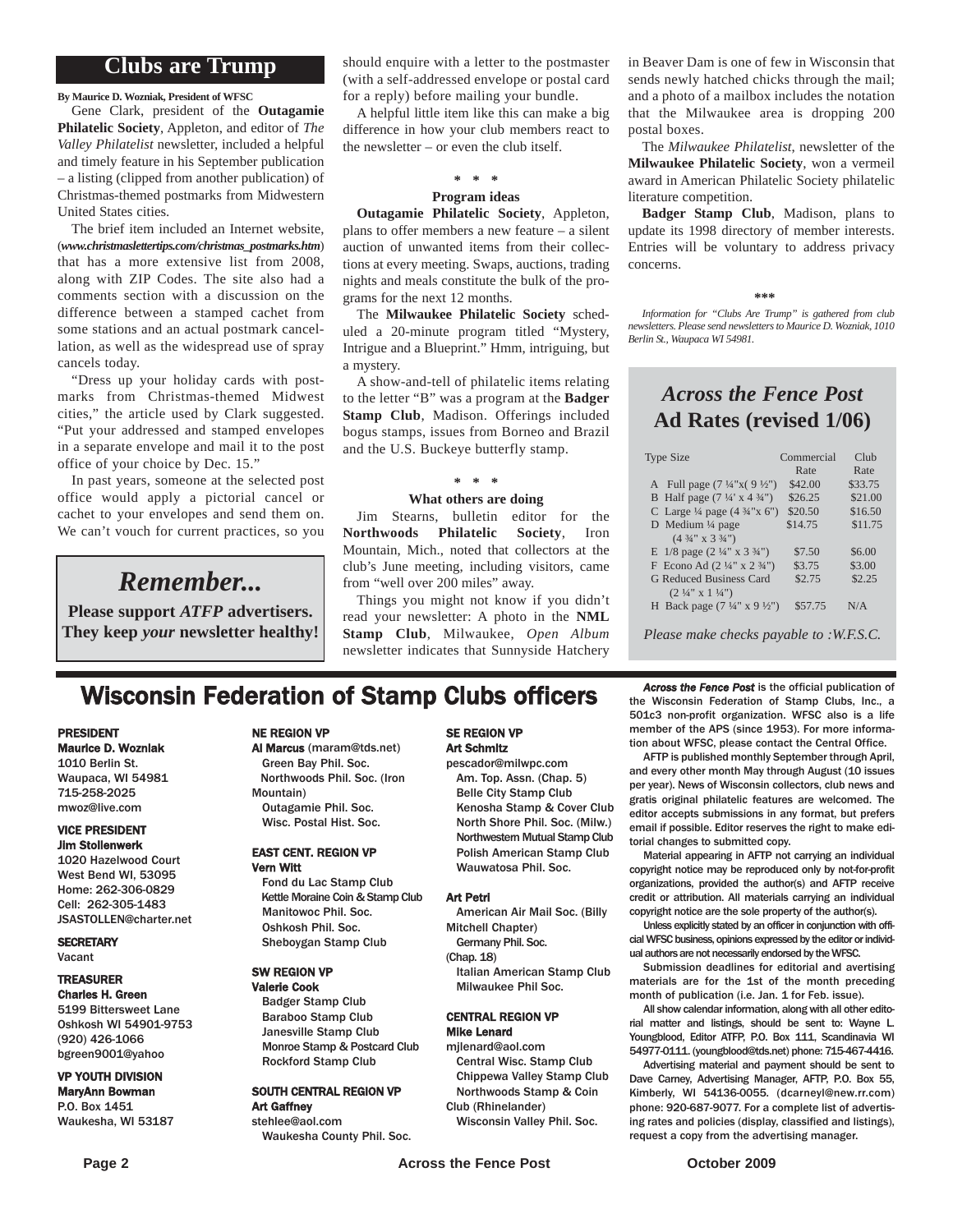# **Newest** *Warman's Field Guide* **aimed at beginning collectors**

#### *From F+W Publications*

A new book by Maurice D. Wozniak is a handy, informative introduction to the fascinating hobby of collecting United States postage stamps.

*Warman's U.S. Stamps Field Guide* (\$14.99, F+W Publications) is a small-format  $(4\frac{1}{4} \times 5\frac{1}{4})$ inches) paperback book with amusing and amazing anecdotes and interesting insights to the world's oldest collecting hobby as well as a quick reference to stamps issued from 1847 through 2008.

The book, which is the latest in the publisher's series of "field guides" to collectibles, is a perfect introduction to stamp collecting. Thoughtful summaries of why people collect stamps, how and where to find stamps, factors in their retail cost, how to judge their quality and how to handle them to prevent damage will help beginners.

Readers will enjoy other brief, interesting essays, such as how the first official airmail flight imitated the error on the first airmail stamp and why the postal service deliberately

#### **Old frames wanted!**

**Wanted:** your old wooden exhibit frames, approximately 24 by 30 inches in size (holding four to six standard-sized) pages) that sit on table tops. Will take them off your hands – please do not destroy. These frames are wanted for use with youth and other beginner collecting programs.

Please contact MaryAnn Bowman, Box 1451, Waukesha, WI 53187, to make arrangements for pickup or delivery.

printed a mistake.

Other narratives describe significant events of various periods in U.S. stamp production.

It is not strictly a catalog, although collectors will find more than 4,200 listings for U.S. postage stamps, including airmail, along with more than 900 color photos. Each listing includes pricing in used and unused condition. The clear, full-color stamp photos in this book will help readers to accurately identify stamps, while they provide a clear view of the evolution of the U.S. Postal Service and advancement in printing technology.

Easy-to-follow, interesting to read and informative to have, this stamp book is small in size, but big in presence.

The author, Maurice D. Wozniak, is president of the Wisconsin Federation of Stamp Clubs, a member of the American Philatelic Society and the Central Wisconsin Stamp Club and a freelance writer specializing in the subject of stamp collecting.

Earlier in his career he served as the editor of



*Stamp Collector* and *The Stamp Wholesaler* publications, and Minkus catalogs for stamp collectors.

#### **Wisconsin Philatelic Hall of Fame nominations are due**

Nominations are now being accepted for the 2010 Wisconsin Philatelic Hall of Fame. The deadline is Dec. 31, 2009. Qualifications required of nominees are: (1) Contributions of purely local club nature shall not be the sole reason for selection to the Hall of Fame; and (2) A deceased philatelist may not be nominated or considered for selection until three years after his/her death.

Please send your nomination(s), together with a statement identifying the nominee, a short philatelic biography, and the reasons why that person should be selected for the Wisconsin Philatelic Hall of Fame to: Chairman Wisconsin Philatelic Hall of Fame Committee Verna Shackleton, 425 N. Linwood Ave., #110, Appleton, WI 54914. Questions may be answered by e-mail: *corosec@sbcglobal.net*.

Only WFSC member clubs may submit nominations, and each nomination must be seconded by two other member clubs. The nominating club is responsible for making arrangements with the seconding clubs to provide those seconds. The nomination and seconds should be sent to the Chairman of the Hall of Fame Committee in one mailing.

# **WFSC to offer program for youth at museum**

**By Maurice D. Wozniak**

Volunteers are needed for a day-long stamp collecting promotion planned by the Wisconsin Federation of Stamp Clubs at the Fox Cities Children's Museum, 100 W. College Ave., Appleton, Oct. 10.

Various activites will be offered to interest children and their parents in stamp collecting, and adults will help guide them.

I am also looking at having a group on the first floor close to the welcome center handing out information, goodie bags and other things to those who attend.

Members of stamp collecting clubs in Green Bay, Appleton, Oshkosh and Fond du Lac are especially encouraged to take part and promote their clubs and any additional youth activities. Collectors from other clubs also will be needed. Please contact Maurice Wozniak or MaryAnn Bowman to volunteer. **It's not too late!**

Tentative plans call for activity stations in a glass-walled classroom often used for special displays. The museum will provide signs inside and outside the building, as well as public announcements throughout the day and newspaper publicity.

On Saturdays the museum is a popular destination for families, and attendance at this event is expected to be good. The museum organizer envisons that visitors will be able to "stroll through and visit with the various clubs and their tables. I want people to take their time, ask questions, learn and be excited about collecting stamps!"

*Bring a friend to your next stamp club meeting or activity.*

*Your friend and club will thank you!*

#### **WHO'S WHO IN THE HALL OF FAME**

The Wisconsin Philatelic Hall of Fame was established to recognize prominent Wisconsin philatelists for contributions to the hobby in the state of Wisconsin and beyond.

This series of short columns will familiarize *Across the Fence Post* readers with some of the individuals who have been inducted into the Hall of Fame since 1976, as well as some of the interesting details about them.

Which individual most closely matches the following statements? The correct answer appears elsewhere in this issue of *ATFP*:

This month's HOF member collects postmarks and was president of the Post Mark Collectors Club from 1986-89. He also served terms as treasurer for the group and is a former WFSC president and treasurer. He says that like so many, he started collecting stamps but has now found postal history and Wisconsin post office photos "so much more fun."

**(a) Henry J. Schmidt**

- **(b) Dan Undersander**
- **(c) Ray Vedder**
- **(d) Paul T. Schroeder**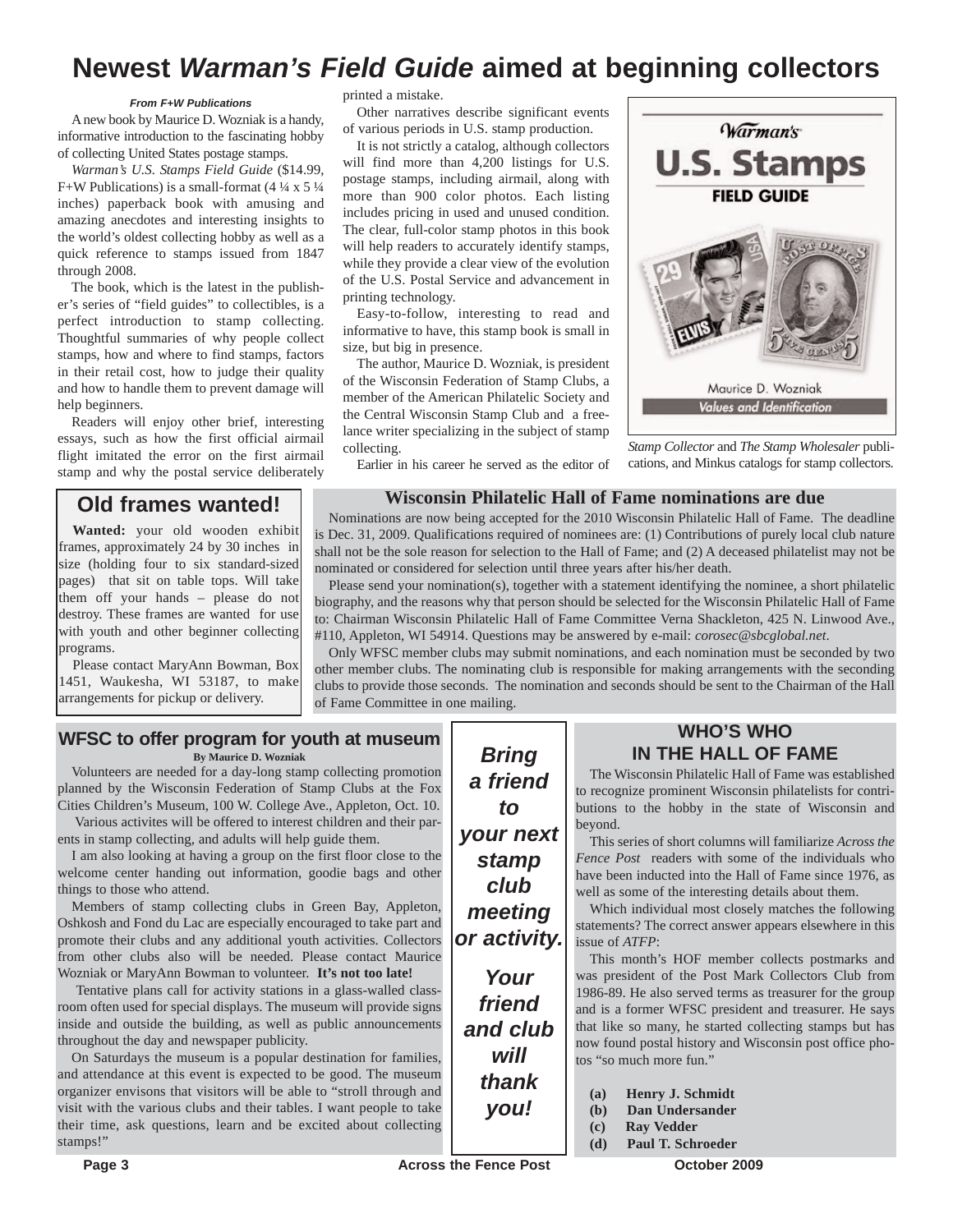# **Milcopex '09 exhibits and awards announced**

# **Milcopex Grand Award**

*Burma: The First Two Issues* — **Michael Ley Also:** APS Medal of Excellence, 1940-1980; Gold

# **Milcopex Reserve Grand Award**

*Lincoln, Slavery and the Civil War* — **Eliot A. Landau Also:** APS Medal of Excellence, Pre 1900; U.S. Philatelic Classics Society Medal; William J. Ulhein Award for Best americana; Gold

# **Milcopex Best Single Frame Exhibit**

*Victoria: The English Mail TPOs, 1887-1917* — **George W. Bowman**

#### **Additional Contender For Grand Award**

*The Hidalgo Medallion Issues of Mexico (1884-1885-1892) & the First Officials* — **Omar J. Rodriquez**

**Also:**Collector's Club of Chicago Exhibitor's Award

## **Court of Honor Exhibits**

*The 1909 Lincoln Commemorative Issues: Early Uses & FDCs* — **Eliot A. Landau** *The U.S. Issues of 1861-1868* — **Richard E. Drews**

## **Open Competition Gold**

*Wolf* — **Fred Ziemann**

**Also:** ATA First

*A Visitor's Guide to Bloemfontein; A Guide to the Capital ca 1910* — **Timothy Bartsche**

*Valiente SCADTA Issues* — **Santiago Cruz**

**Also:** American Air Mail Society Award *Postal History of Bosnia-Herzegovina 1842-1918* — **Alfred R. Kugel Also:** Postal History Society Medal; Military Postal History Award

*The Franklin Delano Roosevelt Memorial Series of 1945-46 and its First Day Covers* — **Eliot A. Landau**

*Christmas Dinner at the Portland Hotel: December 25, 1914* — **Elizabeth Hisey** Also: Best Theme: "Thanks for the Memories"

U.S. Vended Postal Insurance (1965-85), A Failed Experiment - Alan Moll **Also:** APS Medal of Excellence, 1940-1980; USSS "Statue of Freedom Award

#### **Vermeil**

*Survivors, Crashed and Salvaged Mail in, from and to Columbia —* **Alfredo Frohlich**

**Also:** Auxiliary Markings Club Award *Latvia 1918-1940: Stamps of the Second Great Awakening* — **Larry R. Huebner** The Liberation Period in Hungary During 1938-1944 — **Alfred R. Kugel** *The History of the Louisiana Purchase (1492-1804)* — **Joseph F. Frasch Also:** ATA Second

*Postal Markings of Rockford, IL 1837-1937* — **Timothy G. Wait Also:** American Philatelic Congress Award

*Horsing Around* — **Robert Henak**

**Also:** ATA Third; AAPE Creativitiy Award

#### **Silver Bronze**

*Apollo 13, as predicted by Jules Verne* — **Jack Green**

#### **Bronze**

*Philippine Islands - Woman and Carabao* — **Daniel F. Ring** *A Tribute to Benjamin Franklin* — **Carol Schutta** *American Possessions - Inter Possessions Mail* — **Daniel F. Ring** **Certificate**

*Commemorative Stamps and Postage Stamps with Benjamin Franklin* — **Carol Schutta**

# **Single Frame Awards**

**Gold**

*Victoria: The English Mail TPOs, 1887-1917* — **George W. Bowman** *Polish Forces in Exile in the Soviet Union During WWII*— **Alfred R. Kugel Also:** Research Medal *"Hubba-Hubba" Handstamps: A Korean War Semi-Official Air Mail Postal Marking* — **John M. Hotchner**

*Wheat Ridge - The Other Christmas Seal* — **Alan Moll**

#### **Vermeil**

*The Winnebago Portage* — **Neal West** *"Old Four Legs" The Living Fossil* — **Roland Essig Also:** ATA single Frame Award; AAPE Award of Honor

#### **Silver**

*Manuscript RFD Postmarks of Wisconsin* — **Neal West**

#### **Bronze**

Let Me Mount the Ways — Ellen Henak **Also:** Women Exhibitors Sterling Achievment Award

# **Non Competitive Exhibits**

Art Matches Reality! — John M. Hotchner A Cover for All Programs — Robert J. Mather MPS Circus Covers — Robert Henak It's a Miracle We've Survived as a Nation!— John M. Hotchner

## **Youth Awards**

#### **Vermeil**

*Building a Nation . . . one state at a time* — Adam S. Mangold **Also:** NAYSEC Youth Grand Award; ATA Youth Award; AAPE Award of Honor;

#### **Silver Bronze**

*Man's Best Friend: Recognized Breeds of the American Kennel Club*— **Jenna Smith**

*The Olympics: Let the Games Begin* — **Sherri Biendarra**

#### *President's Message, continued from Page 1*

tures to get their adventure fixes.

The places where I would buy stamps on my rare visits to the big city of Milwaukee in the 1950s no longer sell stamps. Even the Gimbels Dept. Store, one of the most fascinating sources, doesn't exist. Nor does the huge store across the street, which had a walk-in safe to protect its treasures.

Nowadays, kids have a more challenging task to actually see and feel real stamps. They can find dealers at a stamp show or bourse who will sell low-market-value stamps to them.

If they are guided by an adult who is an enthusiastic collector, the challenge will be easier to overcome. And when the youthful collector decides he or she likes electronic games better than stamps – or falls in love with someone else, the helpful adult should try not to feel rejected or dejected.

Once introduced to the joys of stamp collecting, the youngster might come back to them later. That's what happened to many of us, and when we started again it wasn't the same hobby that we remembered. It was different, but still fun.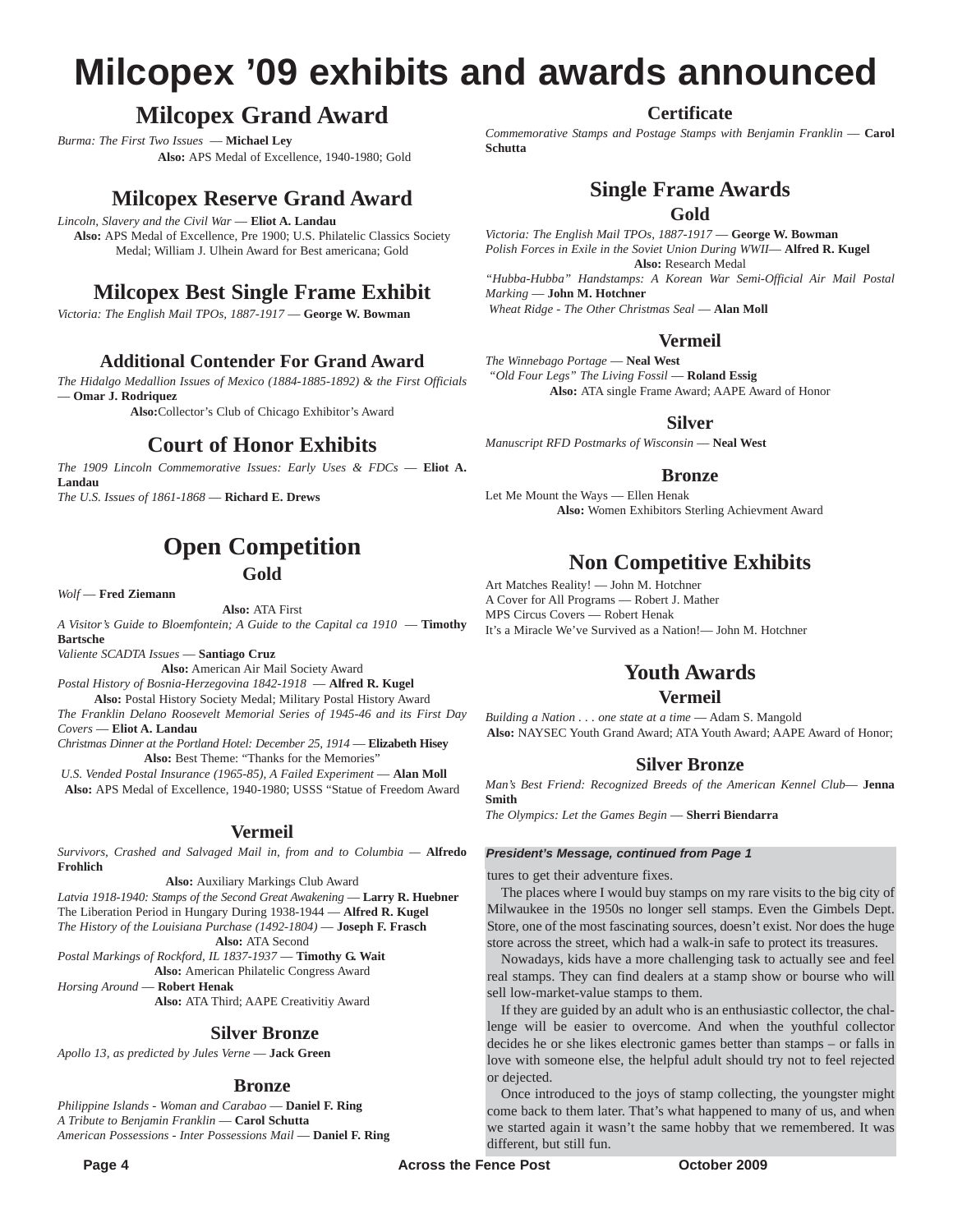# *Exhibiting 101: Introduction*

#### *Robert R. Henak*

This is the first of what hopefully will be a series of articles on the basics of philatelic exhibiting. I plan to cover the what, why, where, and perhaps most importantly, the hows of transforming your collection or accumulation of stamps, postal history, postcards and other philatelic material into a display that will not only share your love and knowledge of these particular bits of paper, but perhaps win you some awards as well.

Over the past number of years, several of us involved in organized philately in Wisconsin have noted with dismay the decrease in both the number of local stamp shows featuring exhibits and the number of exhibitors and exhibits displayed at these shows. We are at the point now that – in the past year – only Wiscopex/Rockpex and Milcopex, Wisconsin's national-level stamp show, had any competitive exhibits.

This series of articles and additional efforts by Milcopex, the Wisconsin Federation of

Stamp Clubs and others, represent an attempt to change this. Milcopex and the WFSC, for instance, have initiated a program allowing four-page exhibits, along with mentoring and support from experienced exhibitors, to help novice exhibitors learn the ropes. The organizers of Tripex plan to open the show to exhibits next June.

You may wonder what credentials I have to write on this topic. While I still have a lot to learn myself, I have exhibited at the local and national level for more than 12 years. I have been an accredited WFSC philatelic judge for eight years or so, and have been the Milcopex Exhibits Chair since 2001. I have shown nine different exhibits competitively over the years, with five of them currently active and two new exhibits under development. With those exhibits, I have earned or been awarded (not always the same thing) every award from a certificate to best in show at the local level, and every medal from bronze to gold at the national level.

#### **What is a Philatelic Exhibit?**

A philatelic or stamp exhibit is more than just an assortment of favorite pages pulled from an album or stock book. Rather, an exhibit should be a coherent showing of stamps, covers and other philatelic materials organized with some writeup to tell a story. The story may cover the development and usages of a particular stamp, the postal history of a town, county, or stamp, or the life of some person or animal.

The possible subjects for a philatelic exhibit are virtually endless. Like any good story, however, it should have a logical flow, with a beginning, a middle that develops the story and an ending that ties the story together.

#### **\* \* \***

In future articles, I will discuss why a collector may want to become an exhibitor, the various types of exhibits and exhibitions, and the nitty-gritty of putting together an exhibit.

# **Illustrated Encyclopedia of Stamps & Terms©**

**Aerogramme, or Aerogram.** This is the official Universal Postal Union name for lightweight airmail lettersheets created specifically for international use. Such lettersheets are usually made from ver thin paper stock to minimize bulk, and enclosures of any kind are not permitted. Historically, aerogrammes have frequently enjoyed reduced postal rates. Aereogrammes are known to have been used as early as 1933 (in Iran). Their widespread use came after World War II, although their use is all but obsolete today. Aerogrammes may be prestamped or have adhesive stamps added.

**Airmail.** Simply put, any and all postal matter carried by air is airmail, although not all of it is acknowledged as such.

Excluding pigeons, the use of airmail began with the 1859 *Jupiter* balloon flight, which marked the first governmentsponsored airmail, and continued with the 1870 siege of Paris (France) balloon mail. The first actual airmail carried by powered aircraft, however, wasn't until about 1908. Regular airmail flights in the United States did not begin until 1918.

For modern collecting purposes, use of the term "airmail" narrows somewhat to designated airmail,



#### *An aerogramme from Denmark.*

since most modern mail travels by air routinely, with no special designation.

**Bulk Mail.** This is the type, or class of mail commonly referred to by many as "junk mail." Bulk mail is sorted, bundled and processed at various levels by the mailer in exchange for reduced postage rates. The classification encompasses numerous forms, including several mail classes, different levels of presorting and non-profit status. Although all bulk mailers receive discounted postage rates, they earn those discounts. Many of these different rates are represented by fractional-denomination postage stamps. Many collectors save bulk mail stamps and study

the postal history connected with them. Some covers showing specific bulk rates are rare.

**False Franking.** This is a practice connected with bulk mailing, whereby a stamp represents only a portion of the postage paid per piece. For example, a bulk mailing may consist of several thousand pieces of mail for which the cost is 21.1 cents each. A 15c stamp may be affixed to represent the rate, with the remaining 6.1 paid by the mailer at the time of posting.

**Fractional-Denomination stamps.** This term refers to stamps issued in decimal or fractional denominations, such as 3.4c or 1/2c, for use by major mass mailers to take advantage of the various automation sorting discounts available to large-volume postal customers and bulk mailers. Although earlier stamps can be found as fractional-denomination types, virtually all these stamps of the past 30 years have been issued in decimal-denominated coil format only, since only coil stamps can be used in the high-speed stamp-affixing equipment that mass mailers use.

**Teeth.** These are the projecting parts of perforations along the edge of a stamp, formed by what was the bridge of paper between unsevered stamps. Each individual tooth gives a stamp its own personality and can be used much like a fingerprint for identification of a specific stamp or even perforation type.

**Underfranked.** This term refers to a cover that has an insufficient amount of postage affixed to it to prepay the service requested or implied. When they are detected, underfranked covers are assessed postage due and marked as such. They may either be held for postage or forwarded, with the recipient responsible for the additional amount.

**Unpaid-Letter Stamps.** This is simply the original name used to describe what we now refer to as postage due issues.

— *© 2009, Youngblood Ink*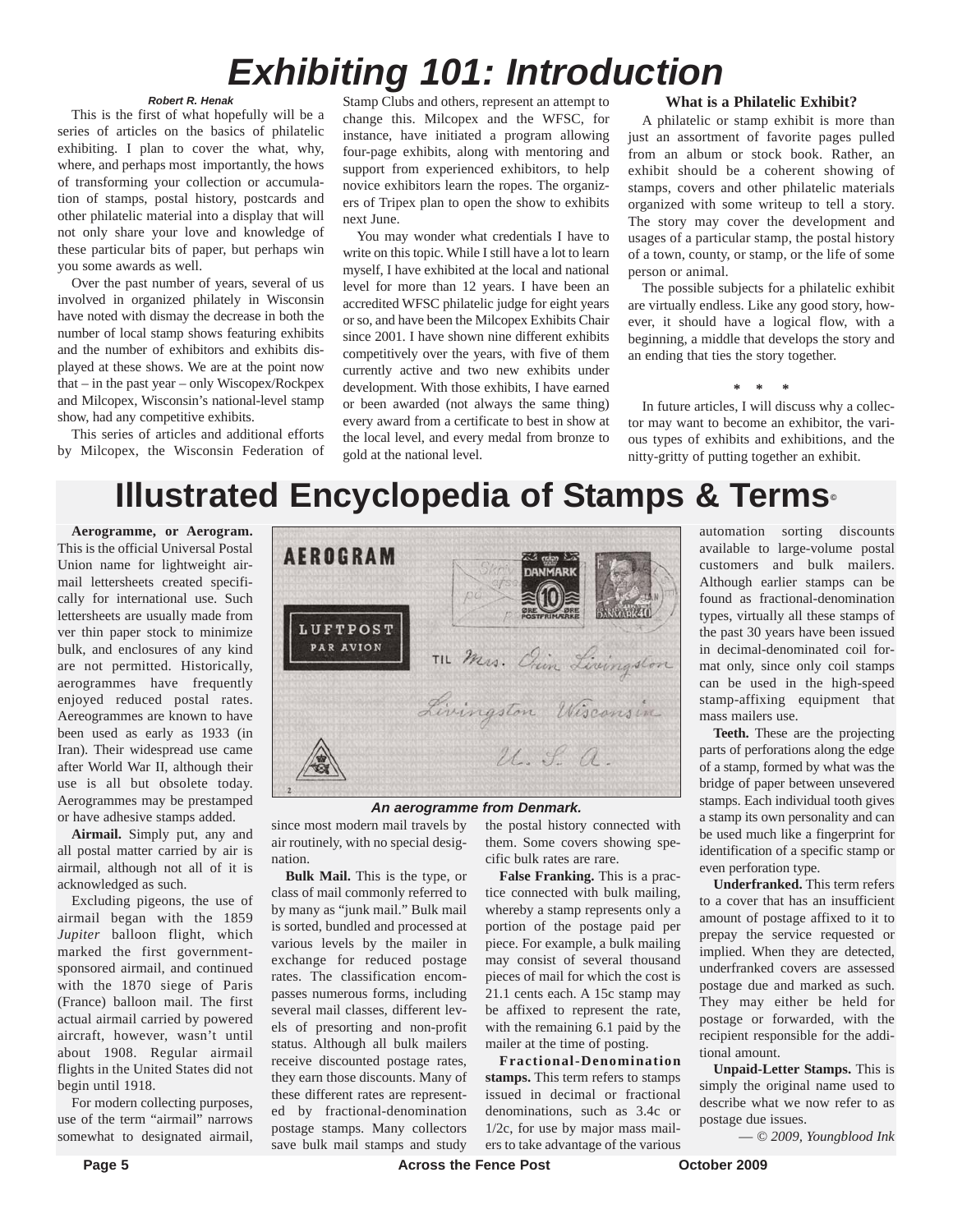The Wisconsin Federation of Stamp Clubs will once again sponsor a nationwide cover exchange program. Any stamp club, philatelic organization or individual may participate.

The program is being conducted in conjunction with National Stamp Collecting Month in October. The exchange offer will expire Oct. 31, with returns being made to participants by mid-November.

Participants must submit 10 all-alike covers and a large business-sized envelope addressed and franked with 61c postage. (Larger envelopes may require additional postage and must be paid by the submitter.) In exchange, eight different covers will be sent back. The extra covers will be used with the Federation's youth program.

Only unaddressed cacheted covers on No. 6 envelopes bearing either pictorial or first-day cancels from the United States will be accepted. There is a limit of 20 covers. Clubs with leftover show, commemorative and first-day covers can reduce their inventory by exchanging them for different covers that can be used as club auction items, door prizes or gifts.

The cover exchange program coordinator reserves the right to return covers considered unsatisfactory for exchange.

To submit covers, write to the Wisconsin Federation of Stamp Clubs, P.O. Box 1451, Waukesha, WI 53187.

# **Schutta, Albrecht honored at Milcopex**

Wisconsin collectors Carol Schutta and Kurt Albrecht both were honored with different awards marking their spirit of volunteerism during Milcopex '09, held at Mount Mary College in Wauwatosa, Sept. 25-27, 2009.

Schutta, a Milwaukee collector, was named this year's Greater Milwaukee Distinguished Philatelist, an award given because she has "visibly demonstrated repeatedly her interest in the hobby of stamp collecting and in developing interest and enjoyment of the hobby for others." She is currently secretary of the Milwaukee Philatelic society (and editor of its newsletter), a board member for Milcopex, Stampfeat and Tripex, and a member of MPS, ATA Chapter 5, North Shore Philatelic Society, Wauwatosa Philatelic Society, American Philatelic society and others.

Albrecht, of Waukesha, received this year's (Nick) Carter Volunteer Recognition Award for his local promotion and service. He currently serves as treasurer for the Milwaukee Philatelic Society and is a past Southeast Region Vice President for the WFSC. He has handled the jury, awards and has exhibited for many Milcopex shows. He also works to make the hobby attractive in many ways, including sharing his non-competitive five-



*Carol Schutta*



*Kurt Albrecht*

frame exhibit, *May the Force Be With You*. Albrecht was a volunteer for APS StampShow 1997 in Milwaukee, and APS StampShow 2001 in Chicago. He also was recognized by Milwaukee area clubs as the Greater Milwaukee Distinguished Philatelist in 2001 for his many years of service. Full details of this award were published in the September *ATFP*.

# **Cover Exchange Offer** *Closed Album: Art Petri*

Although most everyone in the Wisconsin Federation of Stamp Clubs knew Art Petri as a collector, many others in the state knew him only as "Jolly the Clown," named for Milwaukee Braves pitcher Dave Jolly, a friend who died in 1963. Petri passed away Aug. 26, 2009, at the age of 82.

Long the clown coordinator for Milwaukee's Great Circus Parade, Petri was one of three clowns honored at the parade this year, and was allowed to sit in the VIP stands. He came in costume. He also was involved in bringing the World Clown Association to Milwaukee for its 1989 convention, taught hundreds the



business of clowning and helped found four clown "alleys," or clubs.

Petri became a clown during the 1950s, after losing most of the vision in his left eye, having surgery on his right and struggling with a lung condition that required surgery. Among other things, his doctor encouraged Petri to blow up balloons for respiratory therapy. He became known for his balloon work, creating a repertoire of nearly 200 animals and shapes. He self-published a book, *Balloonology*, for a course he taught at Cardinal Stritch University and the University of Wisconsin-Milwaukee.

Petri went semi-pro in 1963 with Jolly the Clown Enterprises, later AA Entertainment. He played big venues – Summerfest and the Wisconsin State Fair – plus plenty of charity outings. He was the only American clown invited to perform at the 1967 World's Fair in Montreal.

Petri was a longtime volunteer and board member at the Badger Association of the Blind and Visually Impaired.

Petri was the first-ever Ronald McDonald in Milwaukee, his son said. Jolly the Clown worked his last event July 4 in Brookfield. Survivors include Patricia, his wife of 60 years, daughters Linn Petri and Debi Tritschler; a son, Thomas; sister Laural Gunderson; brother Richard; and grandchildren.

#### **Adding to your collection...free!** *Art Schmitz*

I've said it before, but here's an incredible example of its worth. The best tool a stamp collector has is his or her mouth! A woman from church called me today to ask me if I'd be interested in getting some stamps.

Another woman she knows has a six-album collection of a European country. My friend at church told her about me, and this coming Sunday, I'll be the owner of that six album collection — gratis, for free! The European woman wanted to *give* it to a stamp collector who'd appreciate it. I collect worldwide general, so there's no problem at all there for me, except that until Sunday I'll be burning with curiousity to know if some of the special items I know that particular country has issued, especially in the 1930s and '40s are in that collection. And, this isn't the first time this has happened. As a teenager, my girl friend gave me her collection with some fairly rare New Zealand material. During World War II, an acquaintance in Ulster (North Ireland) gave me a mint booklet pane of Ireland 66b, now cataloging \$250. During the Korean conflict, a friend stationed in the Ryukyu Islands gave me Ryukyu C1- C3 mint, now cataloging \$400+.

The secret is not just telling everyone, "Hey, I'm a stamp collector." Share some of the really interesting stories about postage stamps you already have, not like one character I met recently who's not at all interested in the story behind the stamp, the personality, historical or geographic elements involved. For him, mere possession is enough.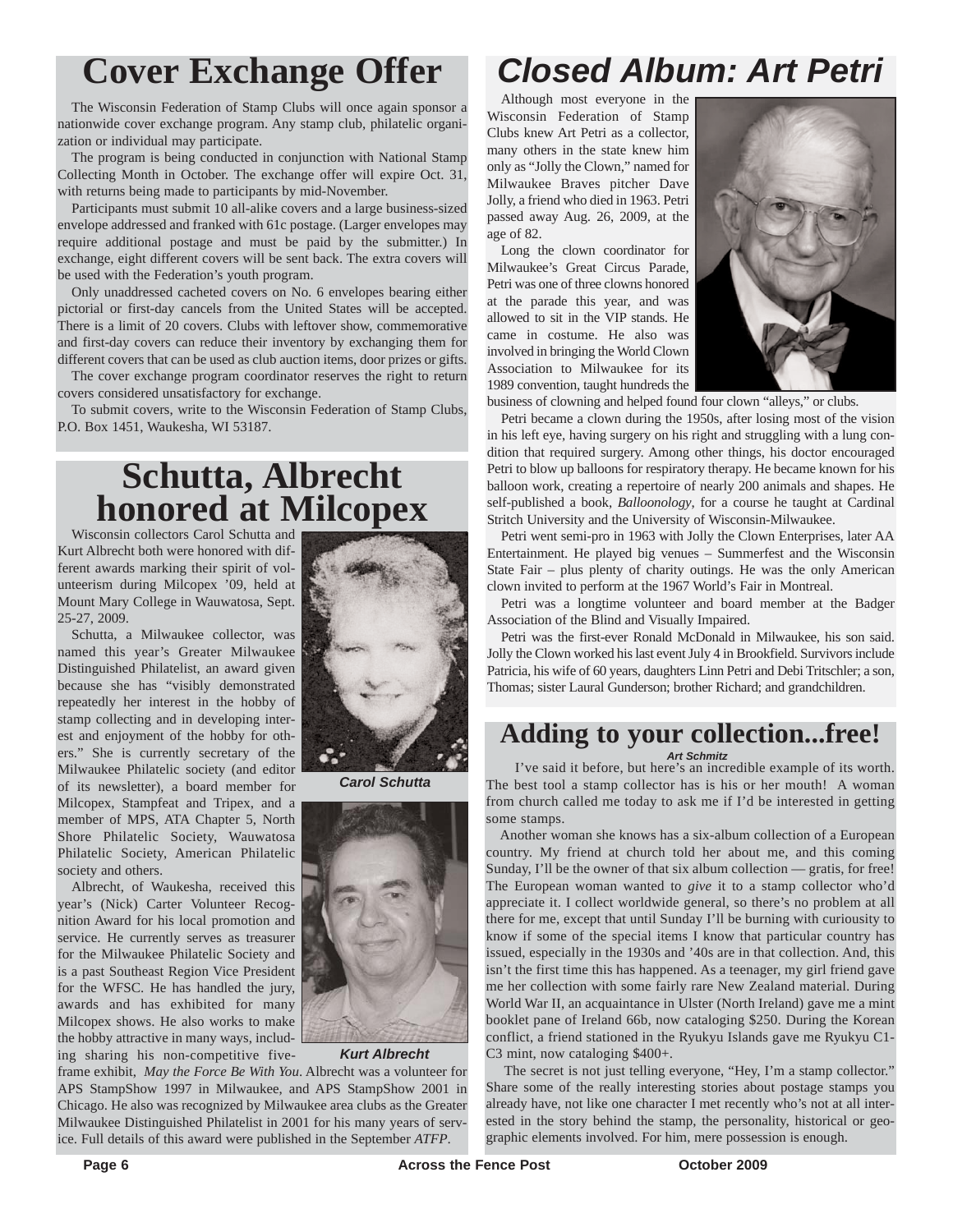

# Show Calendar and Registry

List your show, bourse, auction or other event here! *Calendar listings are free for one WFSC member-club event per year. Classified advertising rates apply for all non-members and other events appearing in this section.*

# **2009 WFSC show schedule\***

\*Some dates and details may be subject to change, and there will likely be additional listings.